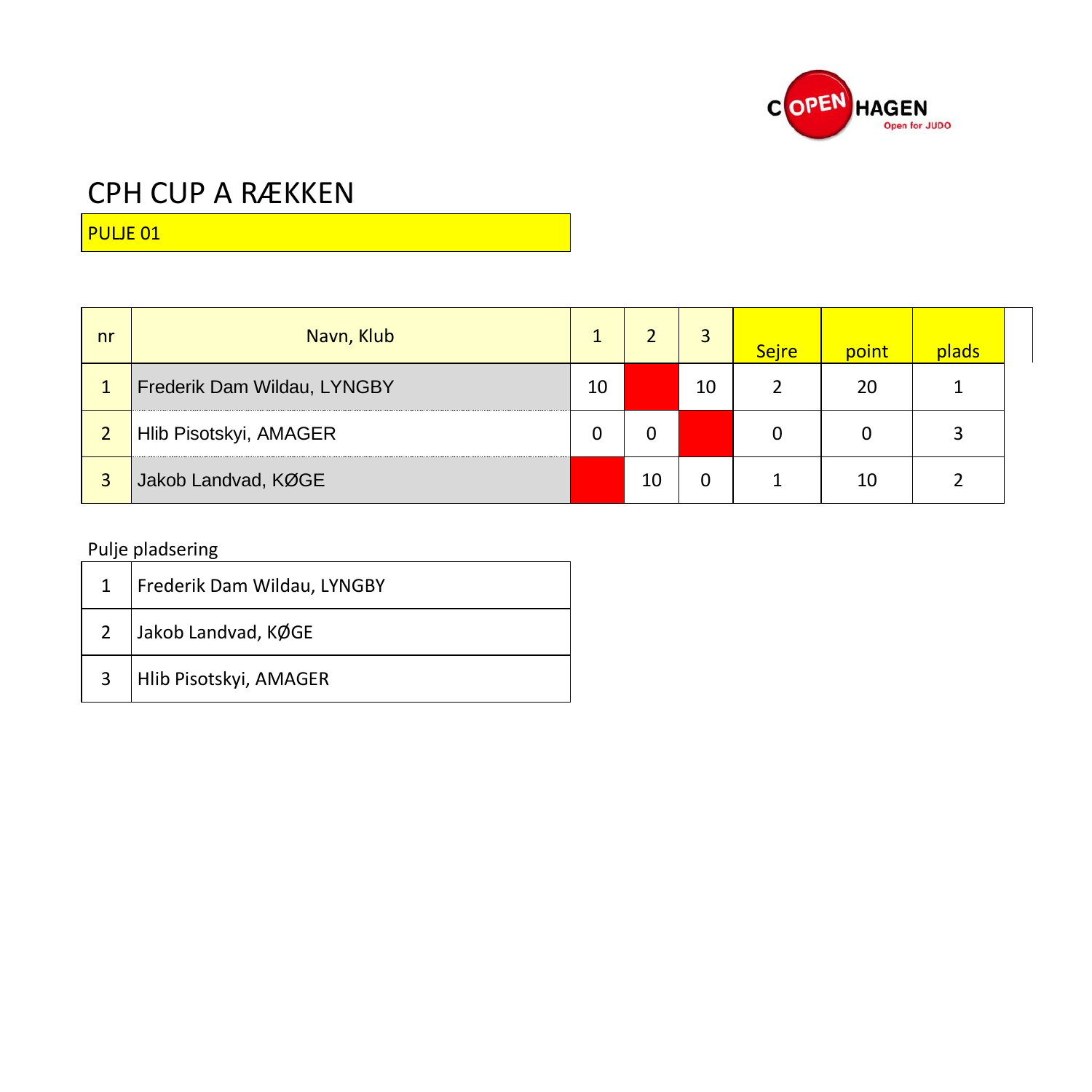

PULJE 02

| nr             | Navn, Klub               | 1  | $\overline{2}$ | 3  | $\overline{4}$ | 5  | $6\phantom{1}6$ | $\overline{7}$ | 8  | 9        | 10 | <b>Sejre</b> | point | plads          |
|----------------|--------------------------|----|----------------|----|----------------|----|-----------------|----------------|----|----------|----|--------------|-------|----------------|
| $\mathbf{1}$   | Elena Fonsbøl, MITANI    | 0  |                | 0  |                |    | 0               |                | 0  |          |    | 0            | 0     | 5              |
| $\overline{2}$ | Gabriel Roy, MITANI      | 10 |                |    | 10             |    |                 | $\overline{7}$ |    |          | 0  | 3            | 27    | 3              |
| 3              | Joèl Larsen, AMAGER      |    | 0              |    | 0              |    | 10              |                |    | $\Omega$ |    |              | 10    | 4              |
| $\overline{4}$ | Liam Spruit, AMAGER      |    | 10             |    |                | 0  |                 |                | 10 |          | 7  | 3            | 27    | $\overline{2}$ |
| 5              | Romeo Jørgensen, BRØNDBY |    |                | 10 |                | 10 |                 | $\mathbf{0}$   |    | 10       |    | 3            | 30    |                |

| 1   Romeo Jørgensen, BRØNDBY |
|------------------------------|
| 2 Liam Spruit, AMAGER        |
| 3 Gabriel Roy, MITANI        |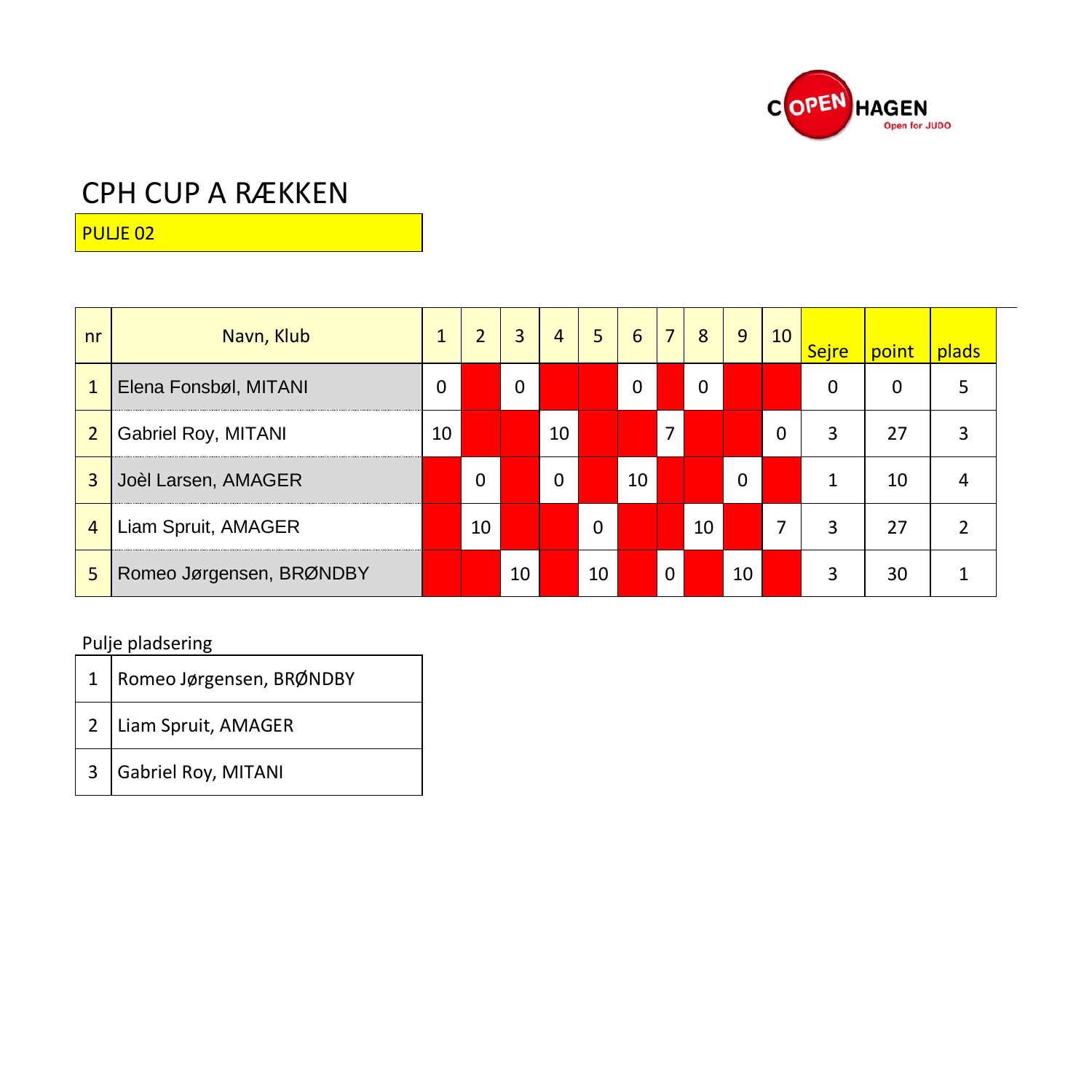

PULJE 03

| nr | Navn, Klub                       |    |   | 3. | 4  | 5. | 6 | <b>Sejre</b> | point | plads |
|----|----------------------------------|----|---|----|----|----|---|--------------|-------|-------|
|    | Jonas Trolledahl Clausen, AMAGER | 0  |   | 10 |    |    |   |              | 17    |       |
|    | Oscar Joe Poulsen, BRØNSHØJ      |    | 7 |    | 10 |    | 0 |              | 17    |       |
|    | <b>Sylvester Vinther, AMAGER</b> |    | 0 | 0  |    | 10 |   |              | 10    |       |
| 4  | Tristan Runge Sommer, HALSNÆS    | 10 |   |    | 0  | 0  |   |              | 10    |       |

|   | Jonas Trolledahl Clausen, AMAGER |
|---|----------------------------------|
|   | 2   Oscar Joe Poulsen, BRØNSHØJ  |
| 3 | Sylvester Vinther, AMAGER        |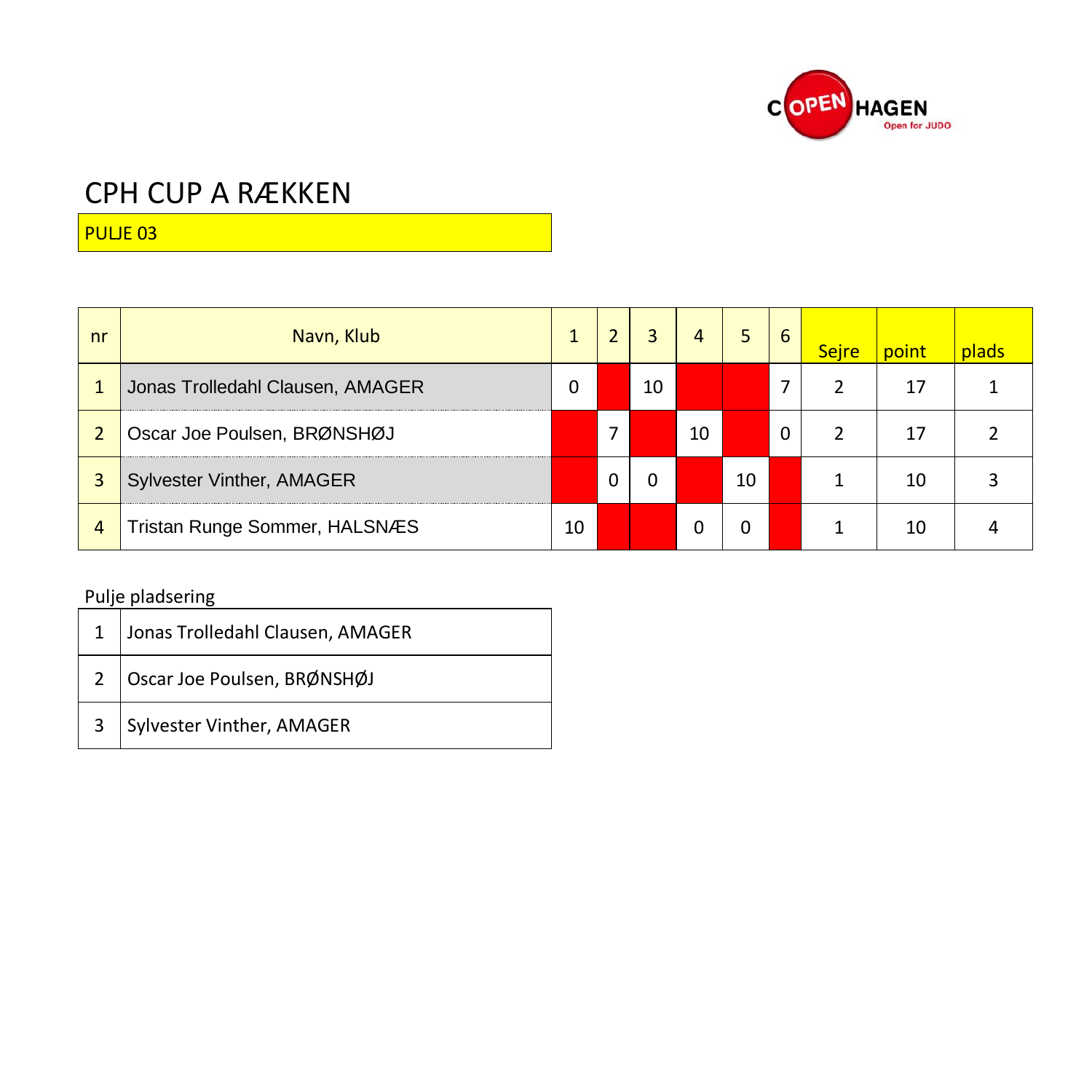

PULJE 04

| nr             | Navn, Klub               | 1  |    | 3  | 4  | 5  | 6  | <b>Sejre</b> | point | plads |
|----------------|--------------------------|----|----|----|----|----|----|--------------|-------|-------|
|                | Ellen Oddershede, AMAGER | 0  |    | 0  |    |    | 10 |              | 10    |       |
|                | Julia Semklo, HALSNÆS    |    | 0  |    | 0  |    | 0  | 0            | 0     |       |
| 3              | Laura Jervild, HORSENS   |    | 10 | 10 |    | 0  |    |              | 20    |       |
| $\overline{4}$ | Lærke Helmer, Fredericia | 10 |    |    | 10 | 10 |    | 3            | 30    |       |

|                | 1 Lærke Helmer, Fredericia |
|----------------|----------------------------|
|                | 2   Laura Jervild, HORSENS |
| 3 <sup>7</sup> | Ellen Oddershede, AMAGER   |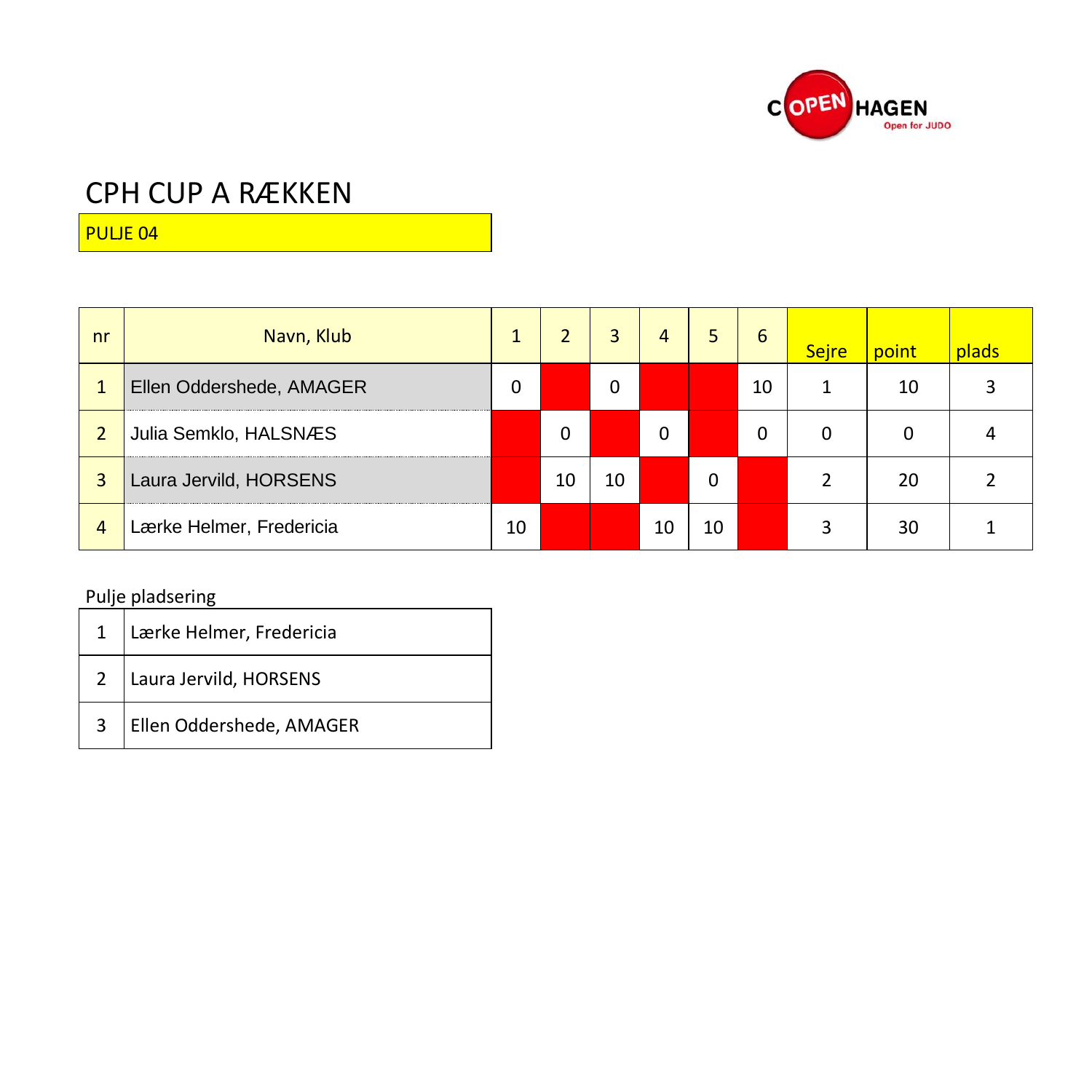

PULJE 05

| nr             | Navn, Klub                |    | $\overline{2}$ | 3  | 4  | 5. | 6  | <b>Sejre</b> | point | plads |
|----------------|---------------------------|----|----------------|----|----|----|----|--------------|-------|-------|
|                | Nicolaj Semklo, HALSNÆS   | 10 |                | 10 |    |    | 10 | 3            | 30    |       |
| $\overline{2}$ | Oliver Holmgaard, HALSNÆS |    | 10             |    | 10 |    | 0  |              | 20    |       |
| 3              | Sara Friis Kort, AMAGER   |    | 0              | 0  |    | 10 |    |              | 10    |       |
| 4              | Sofie Herskind, RAMLØSE   | 0  |                |    | 0  | 0  |    | 0            | 0     |       |

|                | Nicolaj Semklo, HALSNÆS   |
|----------------|---------------------------|
| $2^{\circ}$    | Oliver Holmgaard, HALSNÆS |
| 3 <sup>7</sup> | Sara Friis Kort, AMAGER   |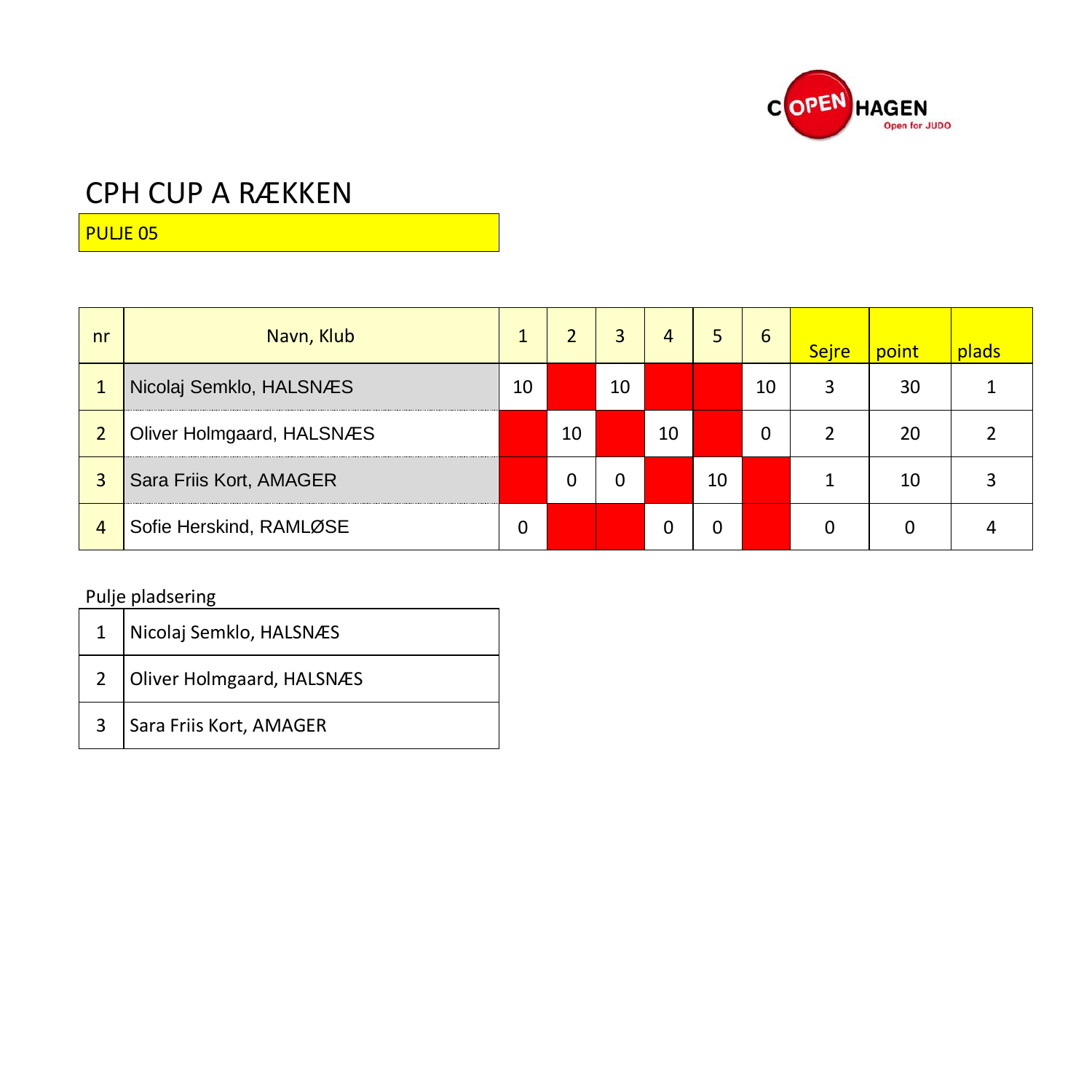

PULJE 06

| nr | Navn, Klub                    |    |    | 3  | <b>Sejre</b> | point | plads |  |
|----|-------------------------------|----|----|----|--------------|-------|-------|--|
|    | Mateo Gradimir Merei, HALSNÆS | 0  |    | 0  | 0            | 0     | 3     |  |
|    | Oscar Rodrigo, AMAGER         | 10 | 10 |    |              | 20    |       |  |
| 3  | Silas Penninga, LYNGBY        |    | 0  | 10 |              | 10    |       |  |

| Oscar Rodrigo, AMAGER         |
|-------------------------------|
| 2 Silas Penninga, LYNGBY      |
| Mateo Gradimir Merei, HALSNÆS |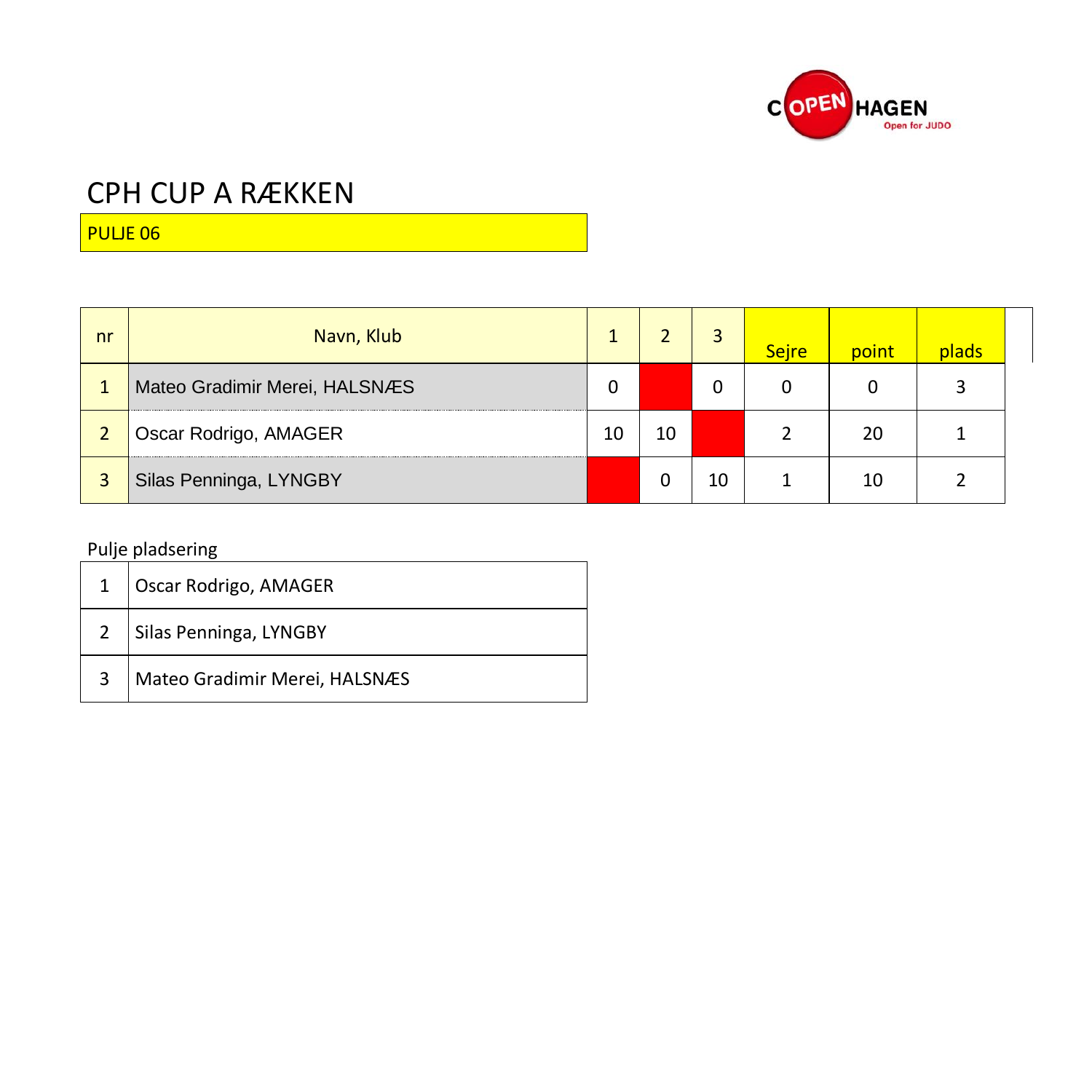

PULJE 07

| nr             | Navn, Klub                     | 1  | $\overline{2}$ | 3  | $\overline{4}$ | 5  | 6  |          | 8  | 9        | 10 | <b>Sejre</b> | point | plads |
|----------------|--------------------------------|----|----------------|----|----------------|----|----|----------|----|----------|----|--------------|-------|-------|
| $\mathbf{1}$   | Felix Åside, AMAGER            | 0  |                | 10 |                |    | 0  |          | 0  |          |    |              | 10    | 4     |
| 2              | Ingrid Komodowski, AMAGER      | 10 |                |    | 7              |    |    | 7        |    |          | 0  | 3            | 24    | 2     |
| 3              | Lucas Penninga, LYNGBY         |    | 0              |    | 0              |    | 10 |          |    | 7        |    | 2            | 17    | 3     |
| $\overline{4}$ | Silas Pauskic, HALSNÆS         |    | 10             |    |                | 10 |    |          | 10 |          | 10 | 4            | 40    |       |
| 5              | <b>Thorkil Thorbek, AMAGER</b> |    |                | 0  |                | 0  |    | $\Omega$ |    | $\Omega$ |    | 0            | 0     | 5     |

| 1 Silas Pauskic, HALSNÆS      |
|-------------------------------|
| 2   Ingrid Komodowski, AMAGER |
| 3 Lucas Penninga, LYNGBY      |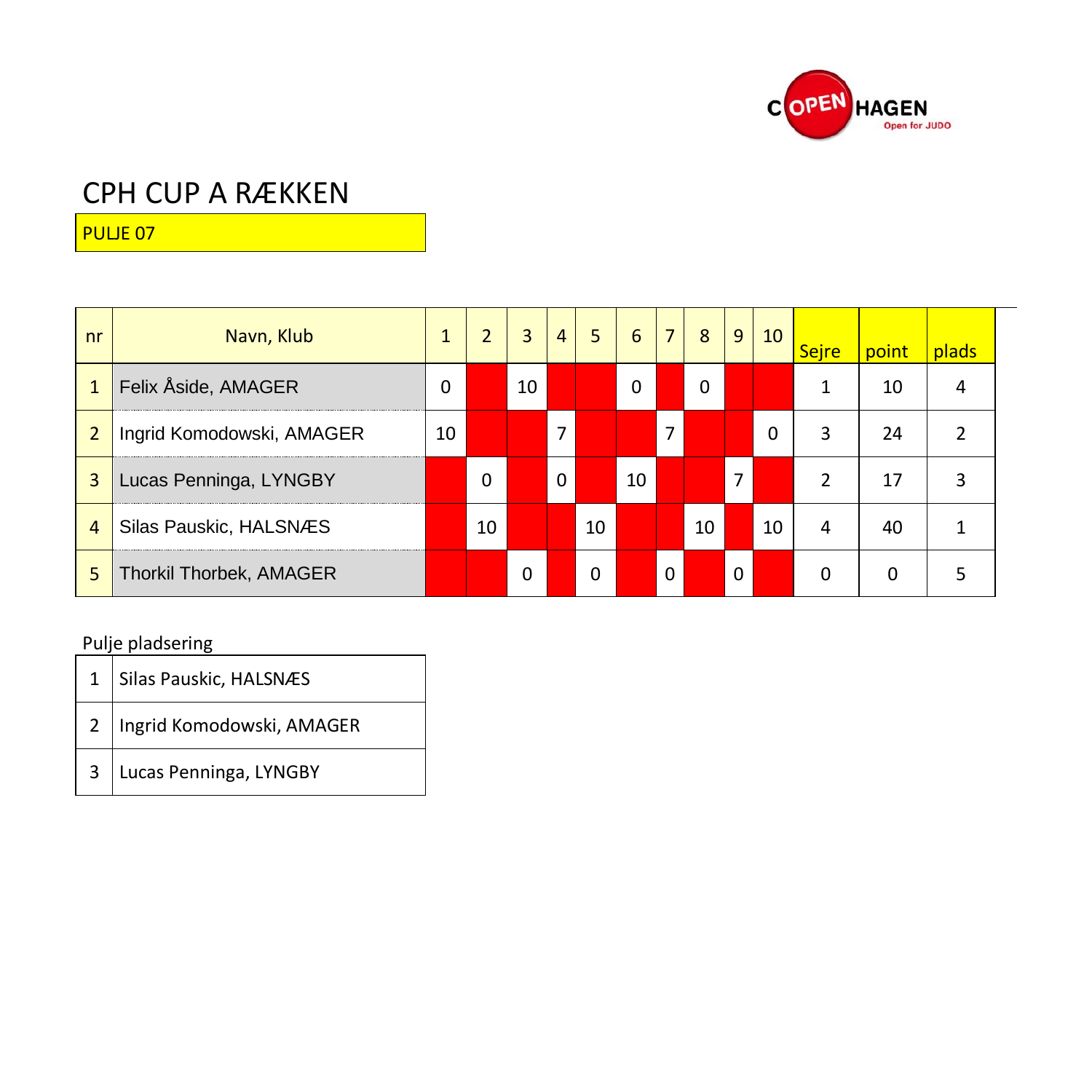

PULJE 08

| nr | Navn, Klub                    |    |    | 3  | 4  | 5  | 6  | <b>Sejre</b> | point | plads |
|----|-------------------------------|----|----|----|----|----|----|--------------|-------|-------|
|    | Celina Guldbrandsen, AMAGER   | 10 |    | 10 |    |    | 10 | 3            | 30    |       |
|    | Gaia Linnea Kjær, VORDINGBORG |    | 0  |    | 10 |    | 0  |              | 10    |       |
| 3  | Mia Rosa Christensen, RAMLØSE |    | 10 | 0  |    | 10 |    |              | 20    |       |
| 4  | Millian Erichsen, HORSENS     | 0  |    |    | Ω  | 0  |    | $\Omega$     | 0     |       |

| 1 Celina Guldbrandsen, AMAGER     |
|-----------------------------------|
| 2   Mia Rosa Christensen, RAMLØSE |
| 3 Gaia Linnea Kjær, VORDINGBORG   |